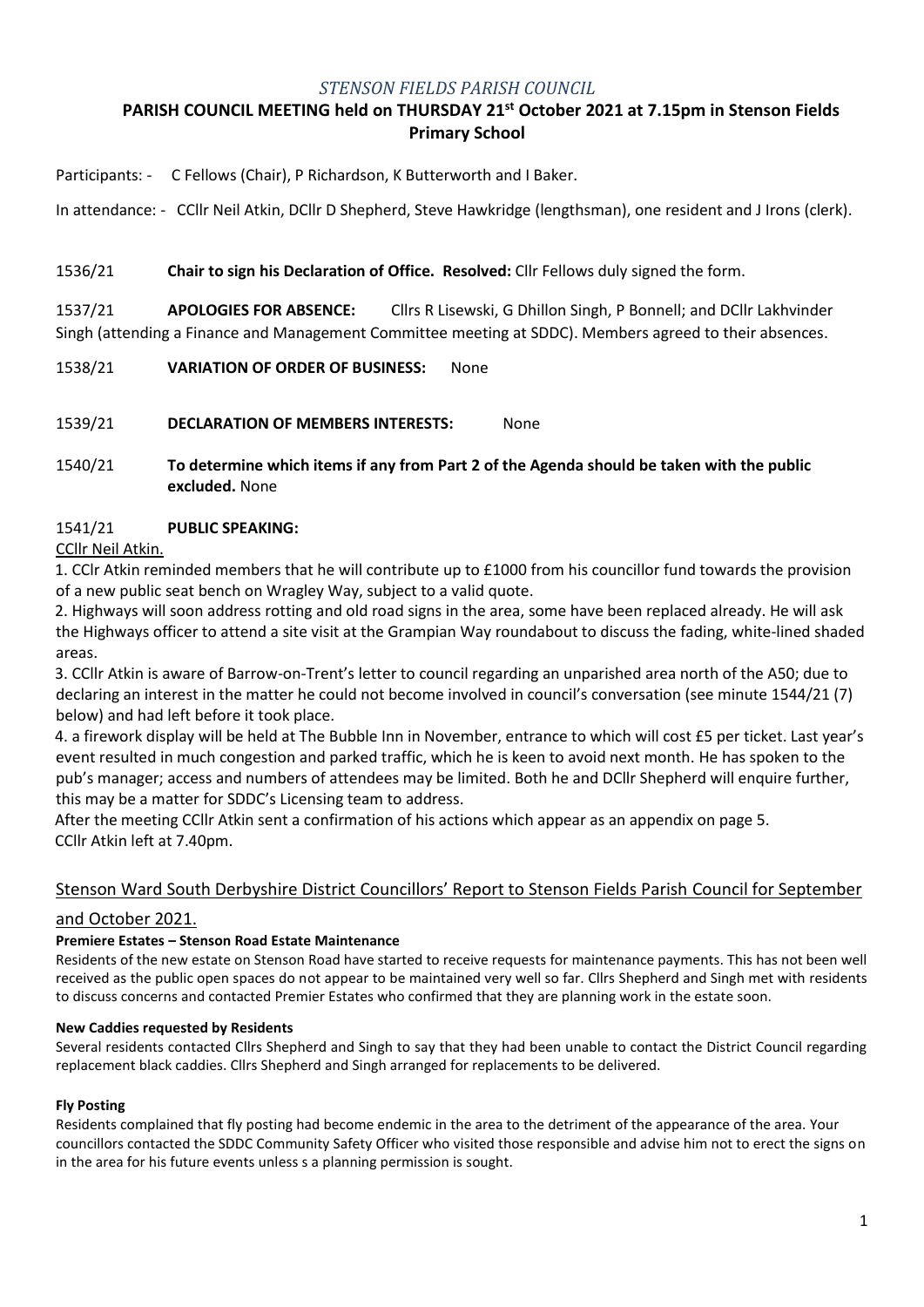#### **Green Homes Grant**

Earlier this year, Environmental and Development Services Committee was informed that the Council had received just over £1,000,000 in funding to help improve the thermal insulation in the homes of low-income families in several priority postcodes in South Derbyshire. The offer of free cavity or loft insulation is now being made available to all postcodes across South Derbyshire**.**  The grant funds the installation of improved energy insulation in privately owned or rented homes. The grant covers all the costs of materials and installation. No contribution is required from the homeowner. All works provide a 25-year insurance guarantee on all work completed.

#### **Tree Matters**

- 1. A request for a tree has been granted on Wragley Way/Portman Chase area.
- 2. Cllrs Shepherd and Singh have asked that trees on the public open space overhanging properties on Eggesford Road be cut Road Sweeping and Weeds in the Gutter – Stenson Road Estate

#### **Lack of Footway Resurfacing – Tulla Close**

The footways of Nevis, Broom and Tay Close were recently resurfaced. Unfortunately, Tulla Close was not, your councillors have contacted Derbyshire County Council to complete the job!

#### **Footway Weed Removal**

Cllrs Shepherd and Singh was contacted by residents regarding concerns about the weeds on footways connecting Tulla Close to the District Centre and Beaufort Road and Albrighton Ave. Your councillors contacted SDDC who removed the weeds.

#### **Bollard Replacement**

After several site visits over the past two years, SDDC have finally informed your councillors that the bollards will be replaced in October.

Councillors Shepherd and Singh thank Stenson Fields Parish Council for their support regarding this matter.

#### **Section 106 Planning Gains for Stenson Ward**

Councillors Shepherd and Singh met with SDDC's Head of Planning and Strategic Housing to discuss what gains they suggest as the result of the huge increase in development within Stenson Ward because of the Local Plan – part 1, Infinity Garden Village and the proposed A50 junction:

- *Reintroduction of two-way vehicular traffic on the railway bridge on Stenson Road. The many years ago, the plan was to build a pedestrian bridge next to the road bridge, we would like this pedestrian bridge built.*
- *The provision of a pedestrian crossing on Stenson Road.*
- *The relocation of the proposed secondary school from Infinity Park Way at Chellaston to a site within walking distance of Stenson Fields.*
- *Our Children be allowed to attend the new secondary school.*
- *A new and larger Medical Centre within walking distance of Stenson Fields.*
- *The building of the proposed road from the traffic roundabout on Stenson Road to the A38 to reduce the vehicular traffic in Stenson Fields.*
- *The retention of as many hedgerows, trees, and grassed areas as possible south of Wragley Way.*
- *Weight restrictions on roads in Stenson Fields to prevent HGVs from using our estate roads as access to or from the A50.*

### **Parking at the Stenson Fields Community Centre**

At a recent function at the Centre, residents complained that cars were parked inconsiderately by attendees. Residents are reminded that the "laybys" either side of the entrance is for the use of people attending the Centre, not for residents. Cllrs Shepherd and Singh have asked SDDC to erect signs indicating that the laybys are for those attending the Centre only.

#### **Request to Cut Foliage – Canal Bridge – Barrow-upon-Trent**

As usual, Cllrs Shepherd and Singh asked the River and Canal Trust to trim the foliage which obstructs a view of Deep Dale Lane. In the past they have done as requested but have refused this year.

### **Stenson Ward Councillors Monthly Advice Surgeries for 2021**

October 30<sup>th</sup>, November 27<sup>th</sup>, December 18<sup>th</sup>, 2021.

*Cllrs David Shepherd & Lakhvinder Singh*

District Councillor Shepherd left the meeting at 8pm

1542/21 **To approve the minutes of the Parish Council Meeting held on 16th September 2021.** Once approved the chairman signed these as a true record (pp Cllr Baker, seconded Cllr Butterworth).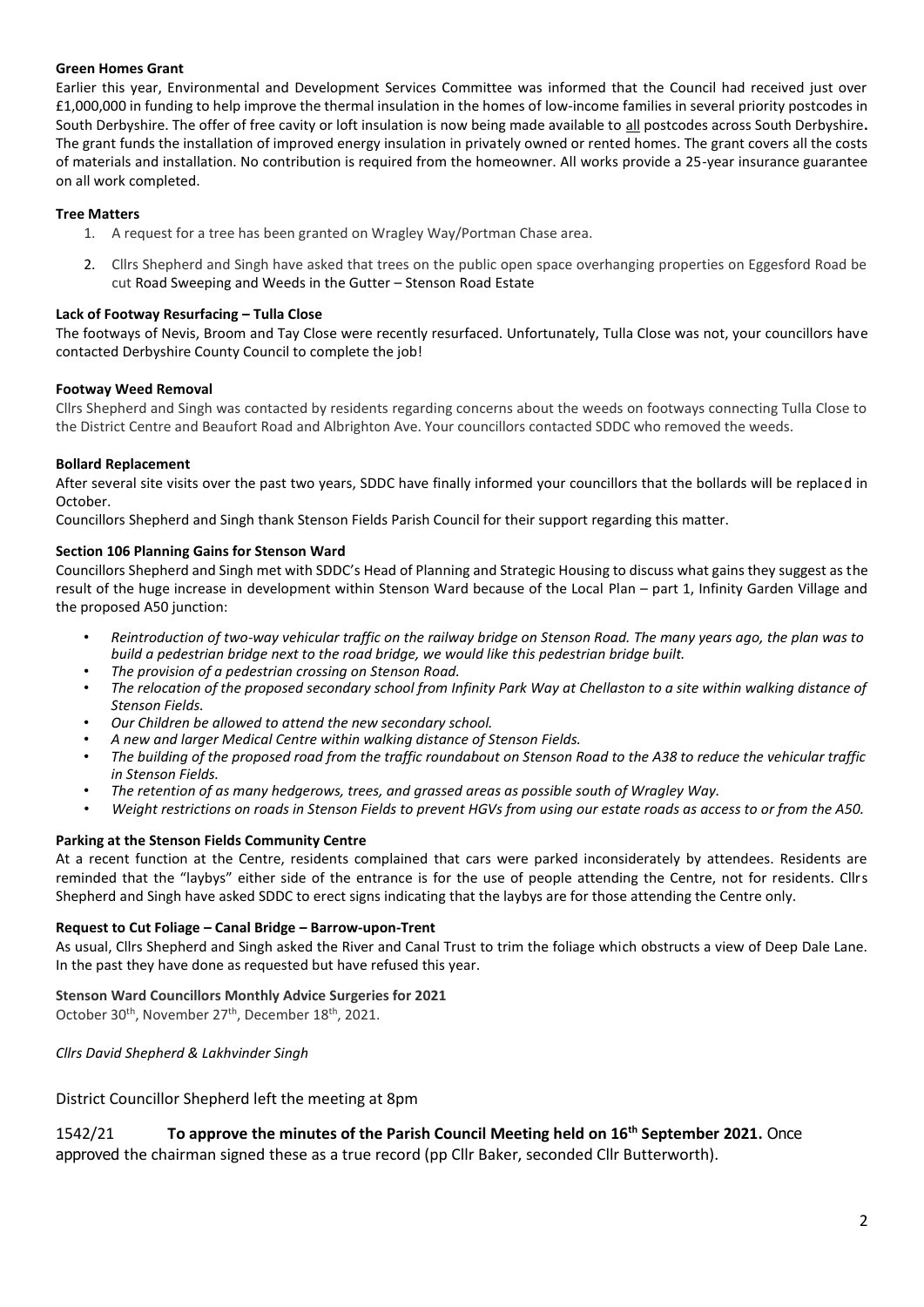# 1543/21 **CHAIRMAN'S ANNOUNCEMENTS AND REPORTS** None although the chairman added that an

IGV meeting is due to be held next month.

## 1544/21 **CLERK'S REPORT**

1. a resident voiced concerns about the litter bin behind his property on Nairn Close/ Grampian Way. His complaint is that the '*bin becomes smelly, especially when it's hot'.* Members believed that solutions are difficult and affect all bins in hot weather. Also, moving the bin to a different location is not an answer for the same reason. Clerk to inform the resident.

2. Clerk asked Highways for speeding posters to be placed on lamp posts, the request for which has been denied. Clerk has asked CREST's Community Speed Watch team (as we have for over a year) for provision of a training session to operate hand-held devices that records vehicle speeds. Members discussed the possibility of buying our own radar guns which would provide data (numbers of speeding cars on a certain road) that can be discussed with CSW.

3. Clerk asked SDDC whether it can display our agendas on the Community Centre noticeboard, to which they agreed although clerk now awaits a reply from his 3 enquiries over when to supply these. Clerk also asked for the latest inspection report for the Ledbury Chase play equipment.

4. Council has been wrongly invoiced again by Biffa for collection of waste from the school's bins. Clerk has complained and awaits another credit note for this amount.

5. The resident at 39 Eggesford Road, Stenson Fields is concerned about branches encroaching from a tree on Ledbury Chase, which is damaging her garage. She claims it has been many years since this was cut back. Both the clerk and DCllr Shepherd have pursued this at district council; DCllr Shepherd will do so again.

6. Clerk received a reply from Highways regarding errant parking on the Grampian Way roundabout. However, this is now hopefully subject to a site visit (see above).

7. To discuss a response to Barrow-on-Trent parish council's query over whether council wishes to accept a boundary change so that an area north of the A50 is taken from Barrow's parish and transferred to ours. Swarkestone Parish meeting has also been consulted. **Resolved:** no change to our position when asked previously over the same question from Barrow in that we do not wish to adopt this area.

8. A resident who uses the short footpath from Eggesford Road to Holderness Close complained that this has become blocked by homeowners failing to trim their hedges. Clerk to advise him to contact Highways who will then write to those residents.

9. Fireworks will be displayed at the Bubble Inn, which may entail disruptive car parking; this was covered earlier.

## 1545/21 **Matters for Decision or Discussion:**

a) Police Issues/Speed Limits/Road Safety.

Cllr Baker highlighted the lack of visibility on the Stenson Road bend, opposite Wragley Way due to foliage; clerk to ask Highways again to cut both this and further along Stenson Road near Merevale Way.

b) Saxon Gate at Newton Village Development, Stenson Road. Covered earlier in DCllr Shepherd's report.

c) Lengthsmen Scheme. Steve Hawkridge gave the following report:

1. the footpath hedges between Wragley Way and Humbledon Drive need cutting; DCllr Shepherd kindly offered to pursue this.

2. some old and missing bollards have been replaced.

3. goalposts on the Fox Close play area have had bolts removed; clerk has reported this to SDDC for repair.

4. the ASDA link path bin and that on Stenson Road railway bridge are damaged/ leaning and still need repair; clerk to ask SDDC again.

5. many ASDA shopping trolleys are being discarded; the Clean Team has collected some and continue to do so. Cllr Richardson accessed a trolley-collection service on the internet which Steve will contact. The chairman thanked Steve for his report.

d) Environmental issues (Biffa, trees, bulbs, bins, etc). covered above.

e) to discuss possible installation of one or two public benches on Wragley Way. **Resolved:** agreed. The possibility exists of adding to these due to an increase in the s136 grant provided by district council this year. Also, funding from CCllr Atkin (see above) of c£1000 allows us to buy an additional bench.

f) to consider adopting a 'delegated powers' policy. **Resolved:** agreed.

g) to consider this year's SDDC concurrent functions increased grant award. **Resolved:** clerk explained that an increased amount of funding is available within this year's grant and circulated figures showing a broad outline of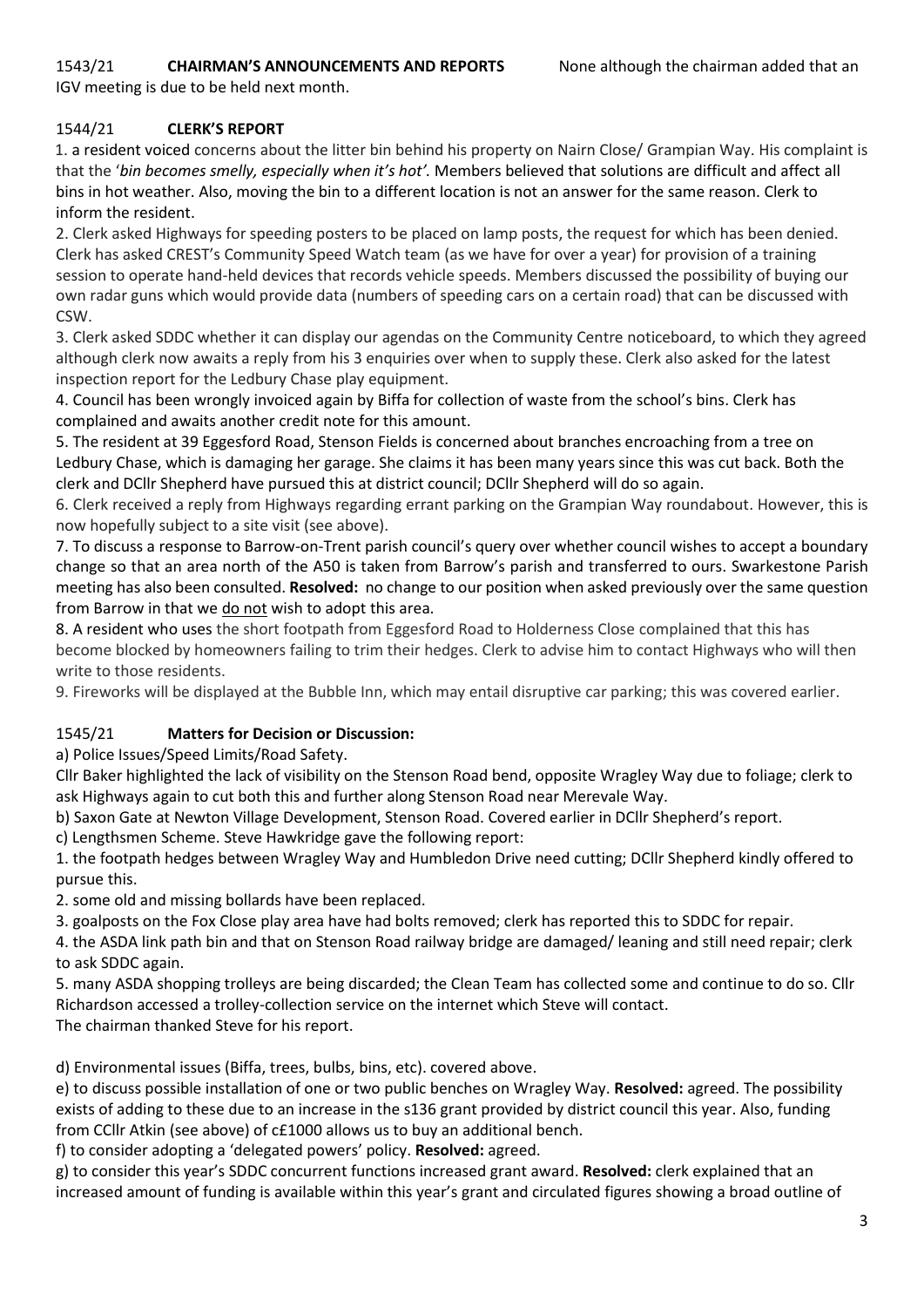possible expenditure (some of which includes public benches as mentioned above). Some tweaking of this along with an updated budget will be discussed in the next meeting.

h) to consider the DALC membership. **Resolved:** to continue with this membership.

### 1546/21 **PLANNING**

### **To consider planning applications**:

DMPA/2021/1536 - the erection of an extension at 17 Irvine Close, Stenson Fields. **Resolved:** no objection. DMPA/2021/1522 – the erection of a side extension at 32 Tregony Way, Stenson Fields. **Resolved:** no objection. DMPA/2021/1590 - the conversion of existing garage into living space and erection of a detached garage at 82 Glenmore Drive, Stenson Fields. **Resolved:** no objection.

### **Decisions:**

DMPA/2021/1275 - Amended scheme to (previously approved ref DMPA/2020/0645) for the erection of a single storey extension and change of hip to gable on roof at 72 Glenmore Drive, Stenson Fields. Approved subject to conditions.

### 1547/21 **Finance for payment**

(a) Accounts for Payment were approved for payment (via internet bank transfer):

| <b>Reference</b> | Pavee-                                                              | Total £ |
|------------------|---------------------------------------------------------------------|---------|
| $21st$ Oct       | J Irons – Clerk's salary 4 weeks to $24th$ September                | 848.24  |
| $21st$ Oct       | J Irons - clerk's expenses September - October*                     | 86.00   |
| $21st$ Oct       | J Hawkridge - Lengthsman pay 4 weeks to 24 <sup>th</sup> September* | 229.34  |
| $21st$ Oct       | S Hawkridge - Lengthsman pay 4 weeks to 24 <sup>th</sup> September* | 226.93  |
| $21st$ Oct       | HMRC -employee's tax & NI August - September                        | 53.88   |
| $21st$ Oct       | DCC - clerk's pension return October                                | 223.85  |
|                  | <b>TOTAL</b>                                                        | 1668.24 |

\*clerk's expenses comprise the following:

| Home allowance (£24 per 4-week)                                   |                                                                     |  | £24.00    |
|-------------------------------------------------------------------|---------------------------------------------------------------------|--|-----------|
| Shardlow to Stenson Fields & return to attend the October meeting |                                                                     |  | £18.20    |
| 3 x black cartridge Inks                                          |                                                                     |  | £43.80    |
| Total                                                             |                                                                     |  | £86.00    |
|                                                                   | *S Hawkridge's expenses comprise the following:                     |  |           |
|                                                                   | Laminating pouches £4.18                                            |  |           |
|                                                                   | *J Hawkridge's expenses comprise the following:                     |  |           |
| Hi-Viz straps                                                     | £4.99                                                               |  |           |
| (b)                                                               | Income:                                                             |  |           |
|                                                                   | SDDC Concurrent Functions grant 2020/21 (2) on $15th$ October $\pm$ |  | 1577.99   |
| (c)                                                               | Bank balance as at 15 <sup>th</sup> October 2021                    |  | £40562.37 |

| 1548/21 | Cllrs Rogers to pledge to abide by the code and to confirm any changes to his Registers of |
|---------|--------------------------------------------------------------------------------------------|
|---------|--------------------------------------------------------------------------------------------|

**Interests, if applicable.** Cllr Rogers was absent and so will conform to these requirements at his next attendance.

### 1549/21 **TO RECEIVE FEEDBACK AND REPORTS FROM COUNCIL REPRESENTATIVES ON OUTSIDE BODIES**  None.

1550/21 **ITEMS FOR INFORMATION** Clerk had circulated recent DALC newsletters and Coronavirus updates received through DALC's Zoom meetings.

### 1551/21 **Agenda items for the next meeting.**

- Police Issues/Speed Limits/Road Safety;
- Saxon Gate at Newton Village Development, Stenson Road;
- Environmental issues (Biffa, trees, bulbs, bins, etc);
- Lengthsmen Scheme;